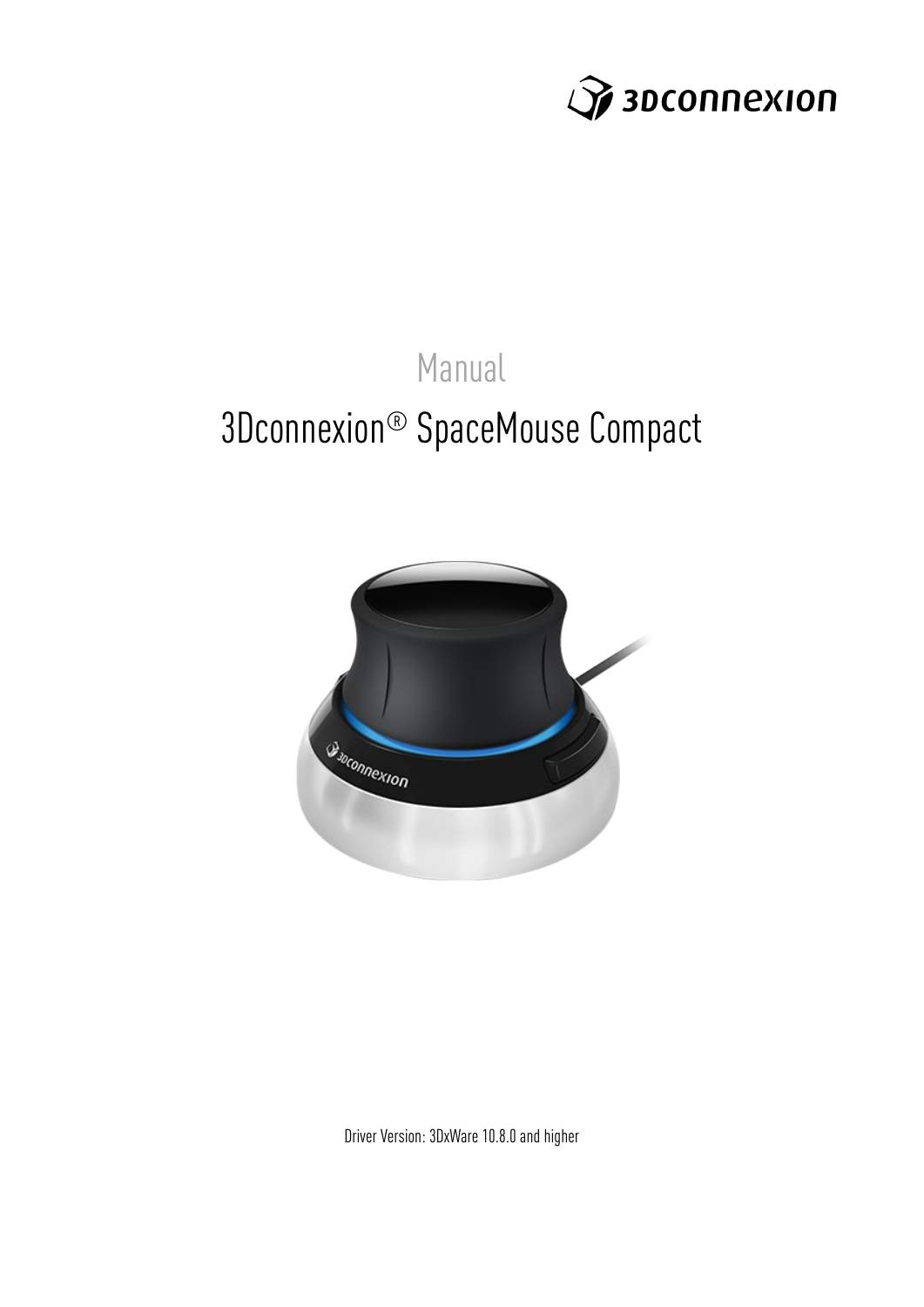## **Table of Content**

| Buttons |  |
|---------|--|
|         |  |
|         |  |
|         |  |
|         |  |
|         |  |
|         |  |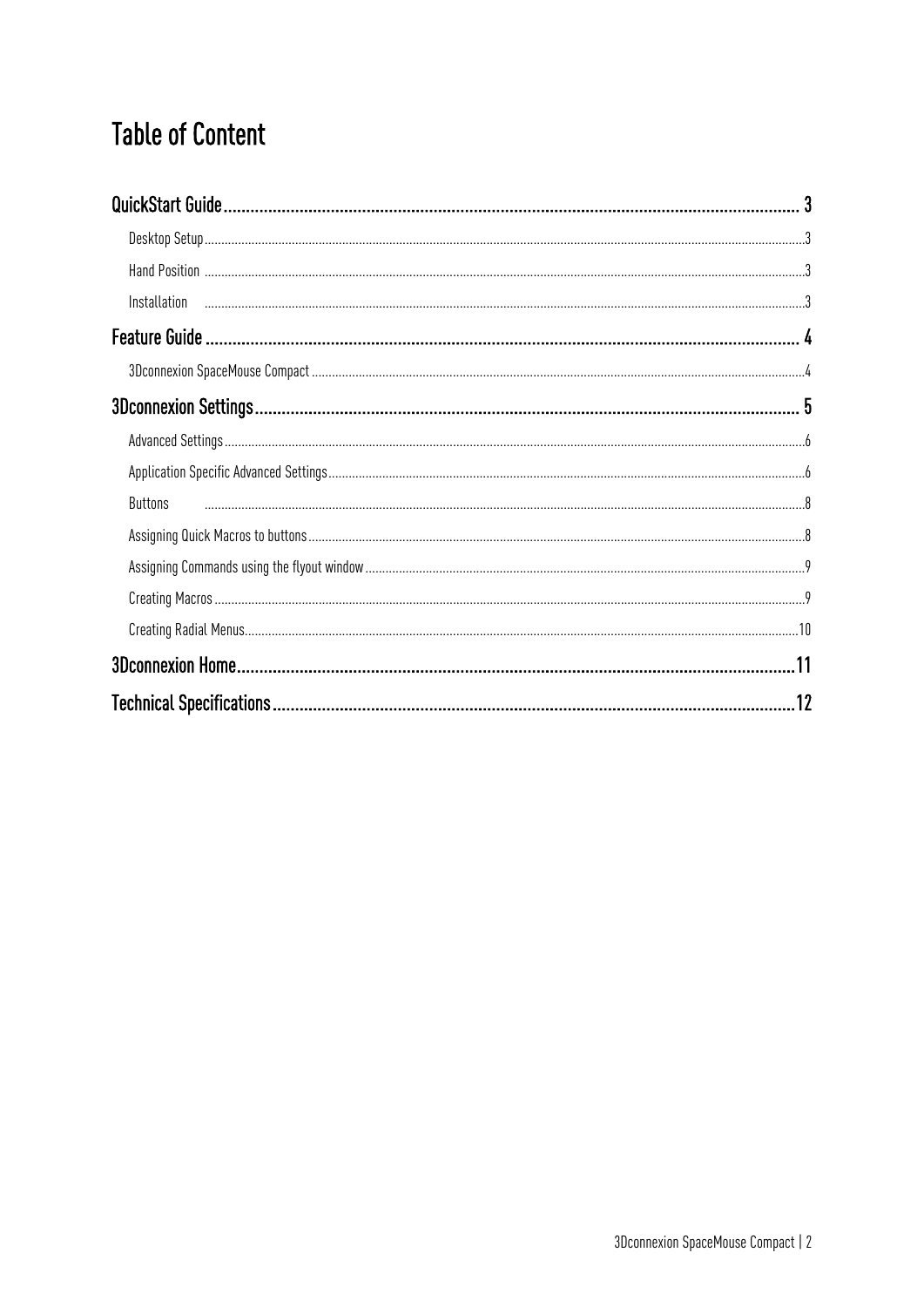## <span id="page-2-0"></span>**QuickStart Guide**

### <span id="page-2-1"></span>Desktop Setup



Place the SpaceMouse Compact on the opposite side of the keyboard to your standard mouse. One hand engages the 3D mouse to position your model: rotating, panning and zooming. The other hand uses the standard mouse to select, create and edit.

#### <span id="page-2-2"></span>**Hand Position**



Position your hand as shown. The contoured controller cap will guide your fingers into the perfect position for precise and effortless control.

#### <span id="page-2-3"></span>Installation



#### 1. Connect

Plug the USB cable of your SpaceMouse Compact into a USB port of your PC.

#### 2. Download the latest 3Dconnexion software

Get the latest 3Dconnexion software (3DxWare) at [3dconnexion.com/drivers.](https://3dconnexion.com/drivers/) 

#### 3. Install the 3Dconnexion software

Install the 3Dconnexion software by following the instructions.

#### 4. Familiarize with your SpaceMouse Compact

Open 3Dconnexion Home and launch the Trainer to get help taking the first steps with your SpaceMouse Compact.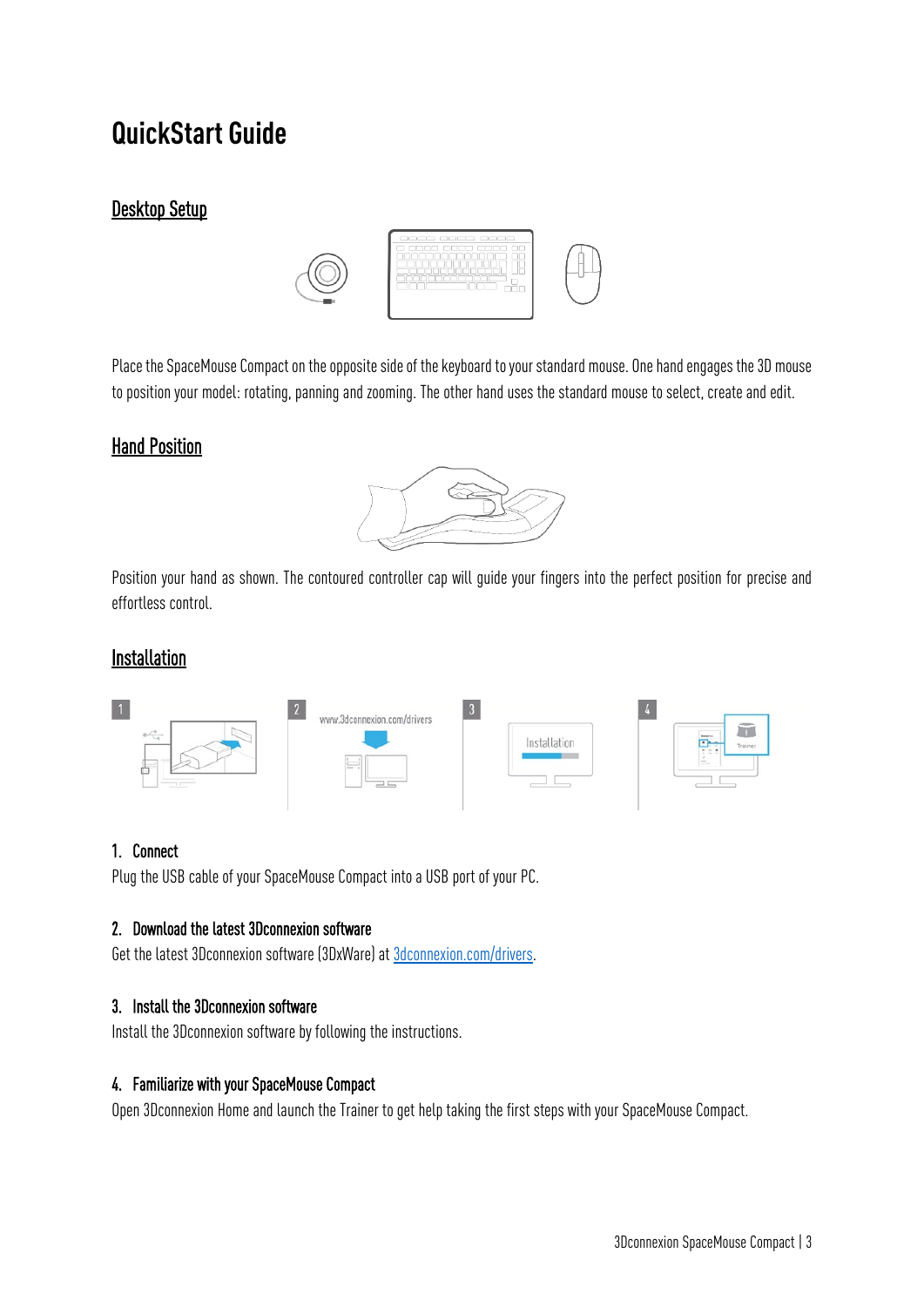## <span id="page-3-0"></span>**Feature Guide**

## <span id="page-3-1"></span>3Dconnexion SpaceMouse Compact



## Controller Cap

The Controller Cap is the heart of your SpaceMouse Compact. Its Six-Degrees-of-Freedom (6DoF) sensor allows you to push, pull, rotate, or tilt to pan, zoom and rotate your drawings and 3D models. The SpaceMouse has different motion profiles depending on the application you are using. In Object Mode applications the 3D navigation behaves as if you were reaching into the screen and holding the object in your own hand. In Camera Mode applications, the navigation behaves like a camera you are viewing through. For many applications, you can adjust this behaviour in the Advanced Settings of your SpaceMouse Compact.



## 3Dconnexion Buttons

The SpaceMouse Compact features two additional programmable function buttons, located on its socket. It instantly recognizes the applications you are using, as well as their environments, and automatically assigns the most used commands to the buttons. You can personalize commands assigned to the function buttons using the 3Dconnexion Settings.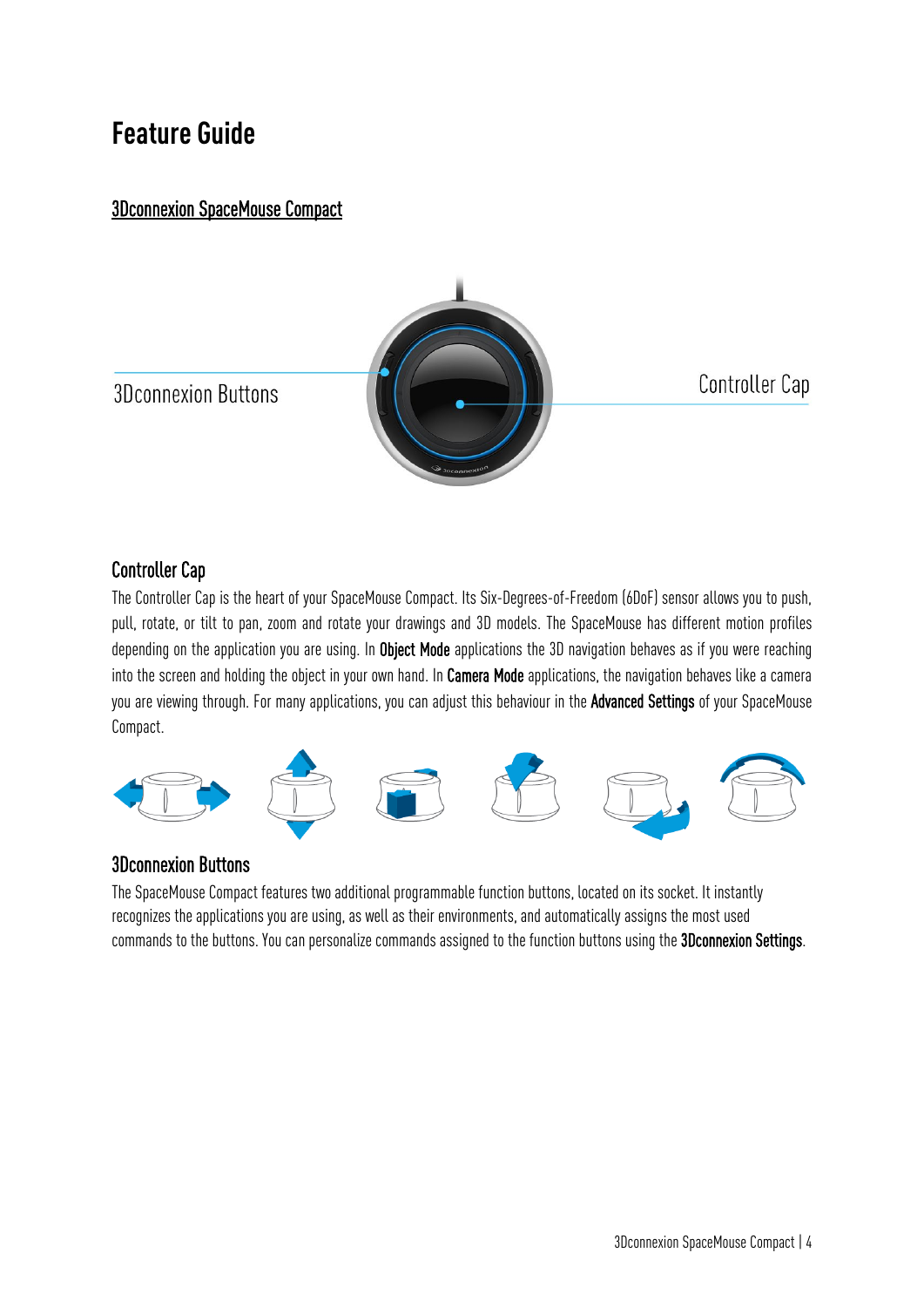## <span id="page-4-0"></span>**3Dconnexion Settings**



You can access the 3Dconnexion Settings panel via 3Dconnexion Home (on your desktop), the icon in your notification area (systray), or the Windows start menu. The name of the active application is displayed at the top of the panel. Any setting change is relevant to this application only

| <b>3Dconnexion Viewer</b>           | $\times$                 |
|-------------------------------------|--------------------------|
| SpaceMouse Compact<br>$\mathcal{P}$ |                          |
| Speed                               |                          |
| <b>Advanced Settings</b>            | <b>Buttons</b><br>More > |
| 3Dconnexion                         | Close                    |

#### Speed

This slider sets the overall speed for your device. In other words, it changes the amount of force or torque that needs to be applied to the SpaceMouse cap to move an object, scene, or image.

|                                     | $\times$<br>$\overline{\phantom{0}}$ |                       |              |
|-------------------------------------|--------------------------------------|-----------------------|--------------|
| <b>3Dconnexion Viewer</b>           |                                      |                       |              |
|                                     |                                      |                       |              |
| SpaceMouse Compact                  |                                      |                       |              |
| Speed                               | SpaceMouse Compact                   | CadMouse Pro Wireless | Keyboard Pro |
| Advanced Settings                   | <b>BUTTONS</b>                       |                       |              |
|                                     | More $>$                             |                       |              |
| $\widehat{\mathscr{A}}$ зосоппехіоп | Close                                |                       |              |

If multiple 3Dconnexion devices are connected, you can select the desired product to configure by clicking on the flyout button at the top left of the panel.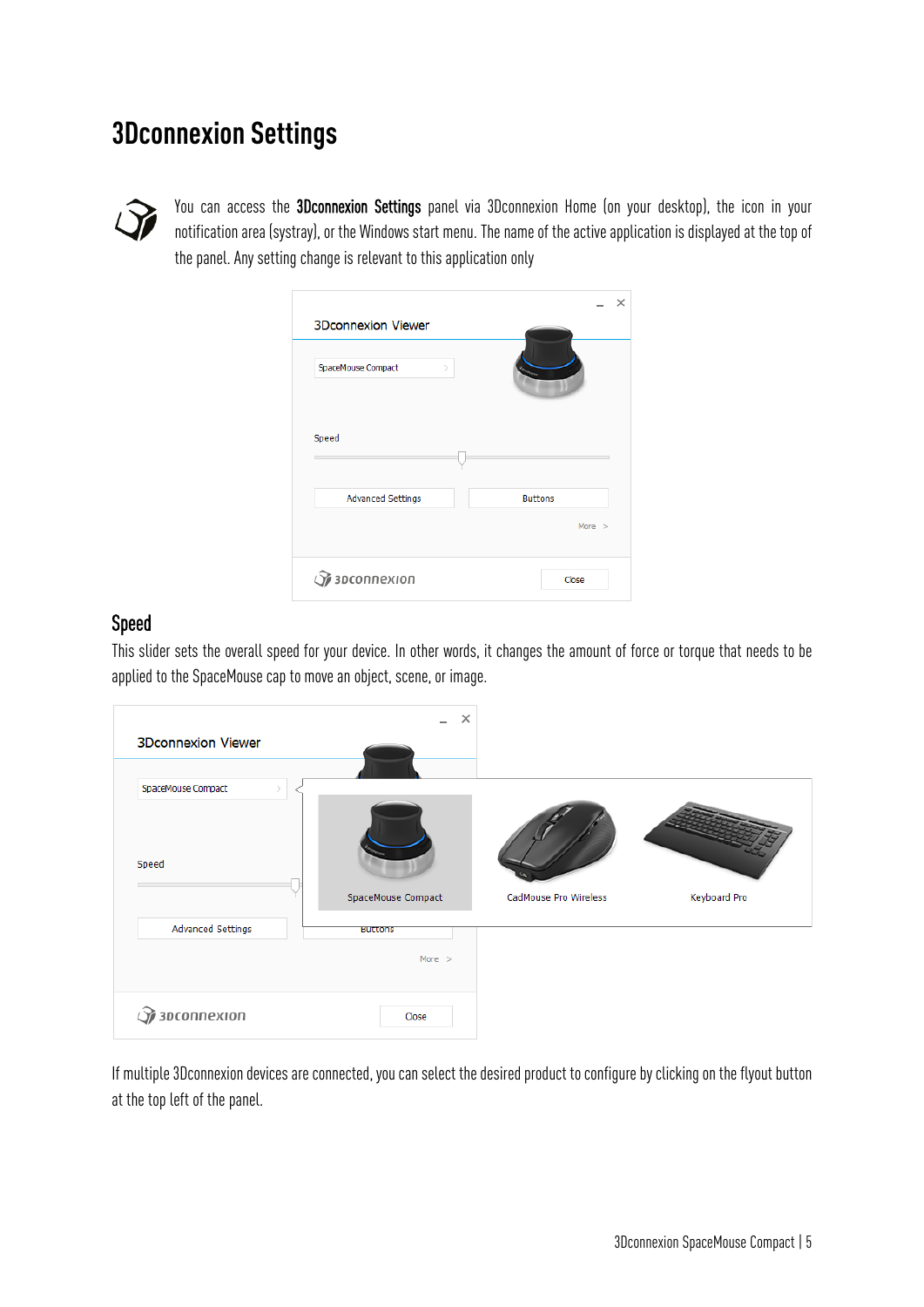## <span id="page-5-0"></span>Advanced Settings

Settings you can configure in the Advanced Settings panel are application-specific. So, it's easy to configure your SpaceMouse to work just how you prefer in each application.

| Navigation            |   |                         | Navigation Modes Rotation Center Speed |         |
|-----------------------|---|-------------------------|----------------------------------------|---------|
| Pan / Zoom<br>✓       |   | Active                  |                                        | Reverse |
| Rotation<br>Dominant  |   | v                       |                                        | ٠       |
| <b>Zoom Direction</b> | ã | ✓                       |                                        |         |
| · Forward / Backward  |   | $\overline{\mathbf{v}}$ |                                        | m       |
| Up / Down             |   | v                       |                                        |         |
|                       |   | V                       |                                        |         |
|                       | A | ✓                       |                                        | m       |

### Navigation

Pan / Zoom: Enables/disables panning of your part, assembly or drawing. Enabled by default. Rotation: Enables/disables rotation of your part, assembly or drawing. Enabled by default. Dominant: Turns on and off dominant filter axis, which when enabled restricts the pan, zoom or, rotations to a single axis.

## Zoom Direction

Forward / Backward: Zoom by pushing the cap toward or away from you parallel to the desk. Up / Down: Zoom by pulling the cap upwards or pushing the cap downwards parallel to the screen.

## Speed

Use the slider to set the speed for each of the 6-Dimensions-of-Freedom individually. To reverse the direction of a movement, check the Reverse box for that movement.

## <span id="page-5-1"></span>Application Specific Advanced Settings

Some applications feature additional SpaceMouse settings. For those applications you have additional options available in the Advanced Settings Panel:

| Navigation            | Navigation Modes Rotation Center Speed |
|-----------------------|----------------------------------------|
| Pan / Zoom<br>✓       | · Object Mode                          |
| Rotation<br>ᢦ         | Camera Mode                            |
| Dominant              | Target Camera Mode                     |
|                       | <b>Helicopter Mode</b>                 |
| <b>Zoom Direction</b> | <b>Lock Horizon</b>                    |
| • Forward / Backward  |                                        |
| Up / Down             |                                        |
|                       |                                        |
|                       |                                        |
|                       |                                        |
|                       |                                        |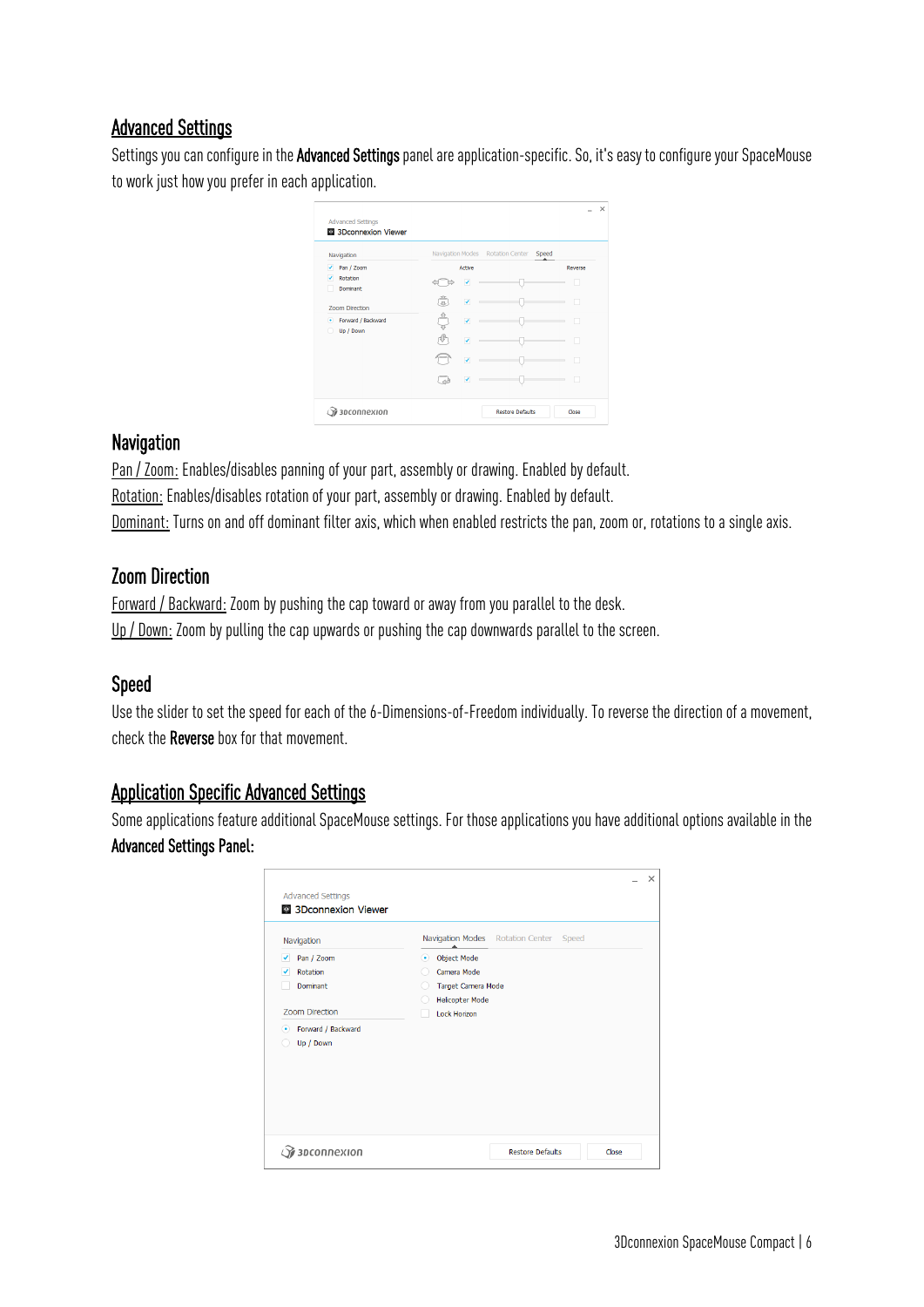## Navigation Modes

Object Mode enables Object Mode navigation - this mode is like reaching into the screen and holding the model in your hand. Push the SpaceMouse cap left, and the model moves left. Push right and the model moves right.

Camera Mode enables using the Controller Cap as if it is a camera. Push into the scene and the camera moves forward into the scene. Push left and the camera moves to the left (the scene moves to the right). Lift up and the camera moves up (the scene moves down). You are entering the scene as if walking around in it.

Target Camera Mode enables Target Camera Mode navigation. Manipulate the SpaceMouse cap as if it is a target camera. Push into the scene and the camera moves forward into the scene. Push left and the camera moves to the left (the scene moves to the right). Lift up and the camera moves up (the scene moves down). When rotating the cap in any direction you will orbit around the target point (see Rotation Center below).

Helicopter Mode enables a Camera Mode navigation but pushing the cap forward while looking down will not change the altitude of the camera.

| Navigation            | Navigation Modes  Rotation Center  Speed |
|-----------------------|------------------------------------------|
| Pan / Zoom<br>✓       | $\sqrt{ }$ Auto                          |
| ᢦ<br>Rotation         | <b>Use Selected Item</b>                 |
| Dominant              | <b>Always Show</b>                       |
|                       | • Show on Motion                         |
| <b>Zoom Direction</b> | Hide                                     |
| • Forward / Backward  | <b>Other Options</b>                     |
| Up / Down<br>O        | <b>Pause Motion</b>                      |

Lock Horizon forces the horizon to be kept leveled as it currently is.

## Rotation Center

Auto sets the center of rotation dynamically. When the complete model is in view, the center of volume of the whole model is used as the rotation point. When you move closer, the center of rotation will be set on an object close to your center of the view.

Use selected Item forces the rotation center to only take the currently selected objects into account.

Always Show always visualizes the Rotation Center.

Show on Motion will visualize the Rotation Center only during movement.

Hide will disable the Rotation Center visualization.

## Other Options

The applications below feature special options. More information can be found in the [3Dconnexion FAQ:](https://3dconnexion.com/FAQ) Autodesk 3ds Max, Autodesk Maya, Solid Edge, SOLIDWORKS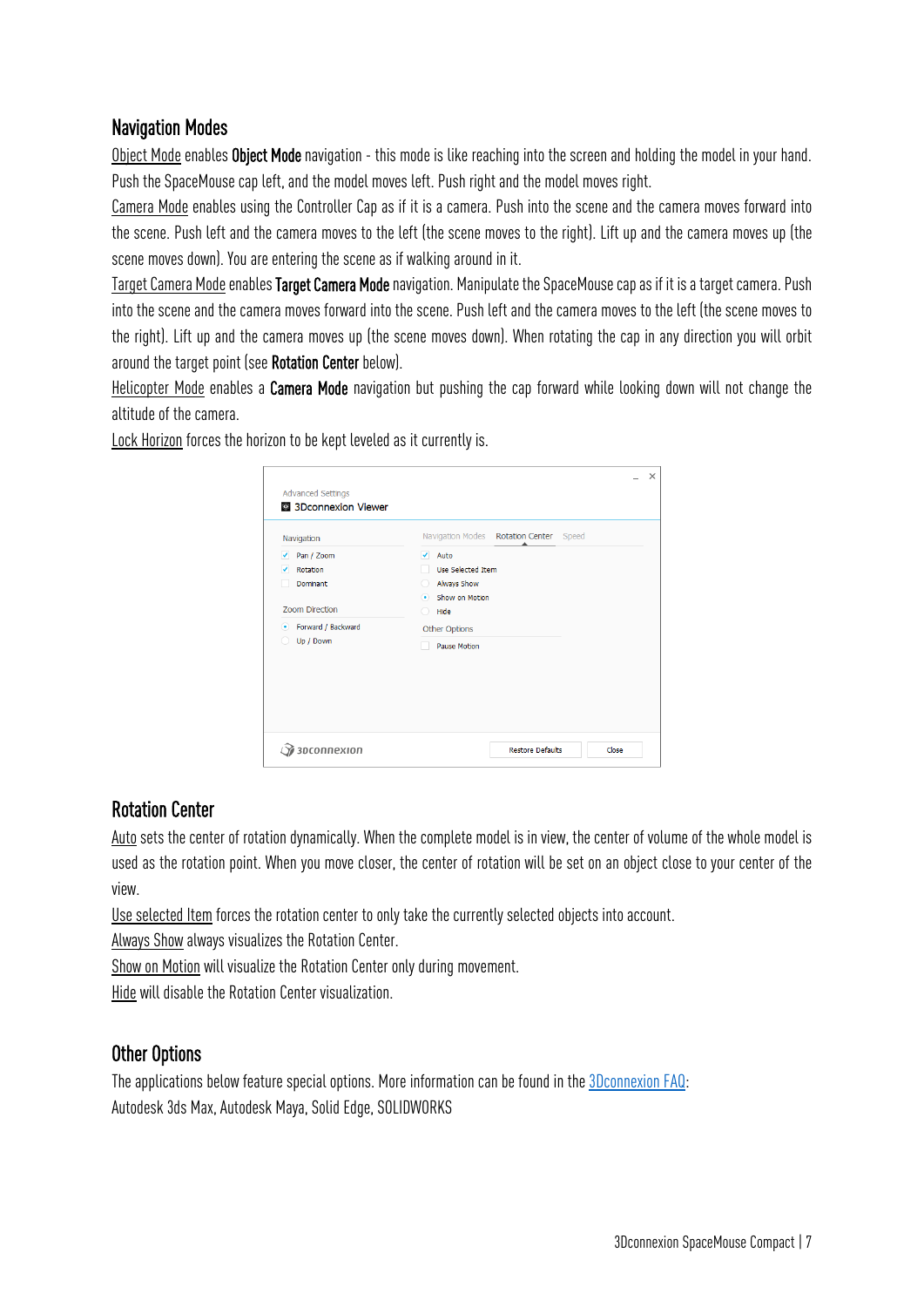## <span id="page-7-0"></span>**Buttons**

The Buttons panel within 3Dconnexion Settings allows you to assign commands, macros or, radial menus. The name of the active application is displayed at the top of the panel. Any setting change is relevant to this application only.

|              | 8 3Dconnexion Viewer   |               |  |
|--------------|------------------------|---------------|--|
|              | SpaceMouse Compact     | $\mathcal{P}$ |  |
| <b>LEFT</b>  | <b>3DxTools</b>        | $\mathbf{A}$  |  |
| <b>RIGHT</b> | <b>3DxOrientations</b> | $\mathcal{P}$ |  |

A note about Environment sensitivity: Some applications feature environment sensitive key mapping. In those applications, you can have different key assignments depending on the currently active environment.

#### <span id="page-7-1"></span>Assigning Quick Macros to buttons

Click on the text in the input field and press the required key or key combination to quickly assign a keystroke or macro.



When a macro is created, it always sends a press and release command. If you want to assign a press and hold command instead (for example Ctrl or Shift), you should use the Keyboard command category in the flyout window.

| 1 | 굮<br>Open | $\mathbf{\mathcal{P}}$ |                       |                          |
|---|-----------|------------------------|-----------------------|--------------------------|
|   |           |                        | E Keyboard            | $\mathcal{N}_\mathrm{b}$ |
|   |           |                        | ESC ESC Key           |                          |
|   |           |                        | ← Shift Key           |                          |
|   |           |                        | $\rightarrow$ Tab Key |                          |
|   |           |                        | Ctrl Key<br>靊         |                          |
|   |           |                        | Delete Key<br>靊       |                          |
|   |           |                        |                       |                          |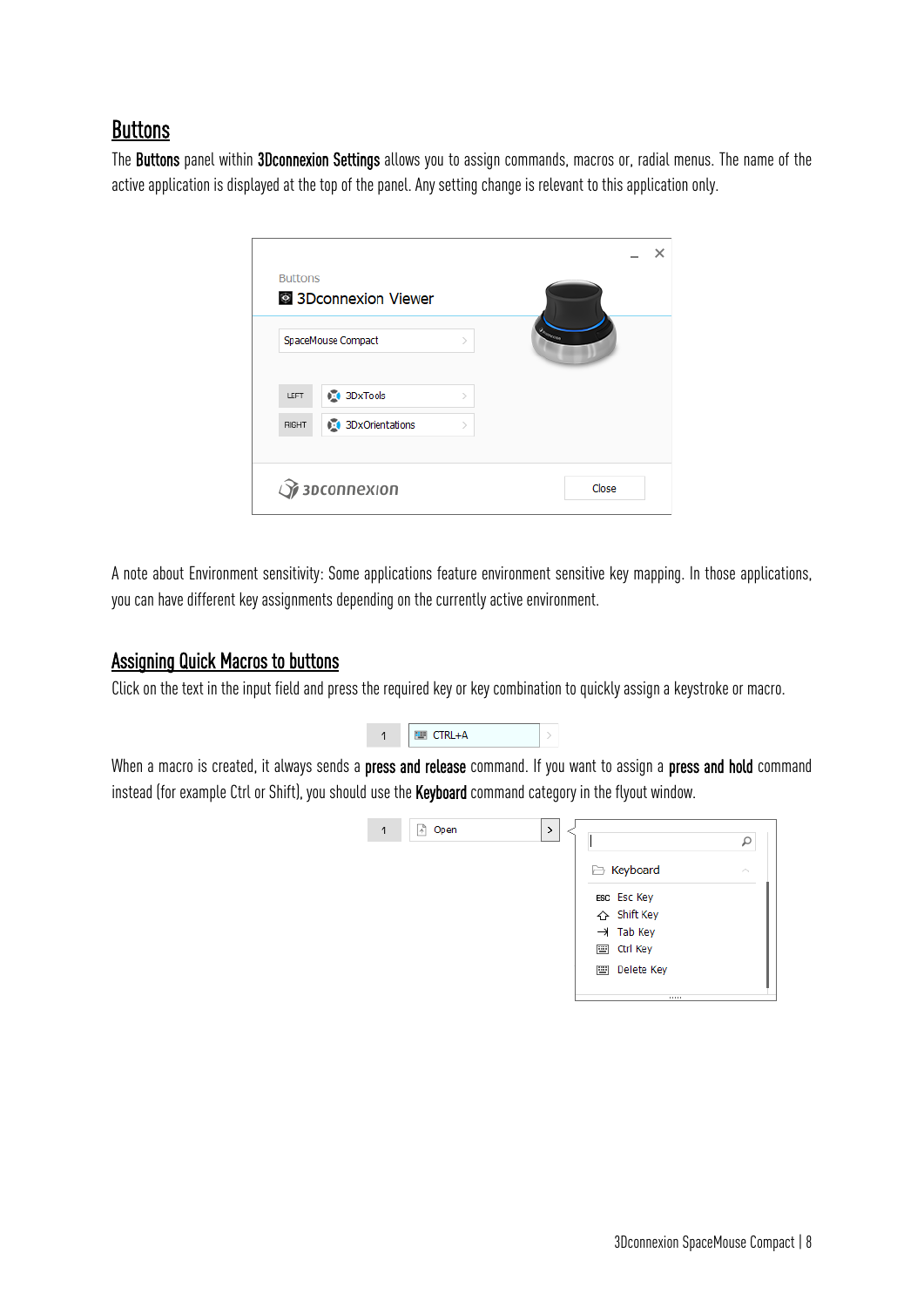## <span id="page-8-0"></span>Assigning Commands using the flyout window

Clicking on the > arrow on the right-hand side of the button field opens a flyout window for that SpaceMouse button: The flyout window allows you to browse or search for commands in different categories. When you select a command by

clicking on it, it is automatically assigned to the corresponding SpaceMouse button. The category of the command that it is currently assigned to is highlighted in bold.

| <b>Buttons</b> |                                     |               |                           | $\times$     |
|----------------|-------------------------------------|---------------|---------------------------|--------------|
|                | 3 3 Dconnexion Viewer               |               |                           |              |
|                | SpaceMouse Compact                  | $\mathcal{P}$ |                           |              |
| LEFT           | <b>3DxTools</b>                     | $\,$          |                           | ٩            |
| RIGHT          | 3DxOrientations                     | $\mathcal{P}$ | 3Dconnexion               |              |
|                |                                     |               | <b>3Dconnexion Viewer</b> |              |
|                | $\widehat{\mathcal{Y}}$ зосоппехіоп |               | Applications              |              |
|                |                                     |               | Keyboard                  |              |
|                |                                     |               | <b>Macros</b>             |              |
|                |                                     |               | Mouse                     | $\checkmark$ |
|                |                                     |               | <b>Radial Menus</b>       |              |
|                |                                     |               | <b>Views</b>              | $\checkmark$ |
|                |                                     |               |                           |              |

#### <span id="page-8-1"></span>Creating Macros

First, click on the > arrow on the right-hand side of the key field. Then, expand the Macros category and click on New Macro. This opens the macro editor where you can assign a name for your macro and a sequence of keystrokes in the corresponding fields. Clicking on Save will automatically assign the new macro to the button from where you opened the panel.

| <b>Macros</b><br>$\mathcal{N}_n$ | Macro Editor                                                                        |  |  |
|----------------------------------|-------------------------------------------------------------------------------------|--|--|
| Cut<br>Æ.                        | <b>Your Macro</b>                                                                   |  |  |
| Copy                             |                                                                                     |  |  |
| Paste                            | Macro Name                                                                          |  |  |
| Undo                             | Enter your macro name here                                                          |  |  |
| Redo                             |                                                                                     |  |  |
| Select All                       | Key Combination                                                                     |  |  |
| Search<br>曲                      |                                                                                     |  |  |
| <b>Lock Screen</b><br>A          | Press and hold a modifier key and some<br>standard keys to create your combination. |  |  |
| Taskmanager                      |                                                                                     |  |  |
| <b>File Manager</b>              | Click here to enter your key combination                                            |  |  |
| <b>Internet Browser</b>          |                                                                                     |  |  |
| <b>New</b>                       |                                                                                     |  |  |
| Open                             | X Delete key combination                                                            |  |  |
| Save                             |                                                                                     |  |  |
| Print                            |                                                                                     |  |  |
| <b>New Macro</b>                 | Cancel<br>Save                                                                      |  |  |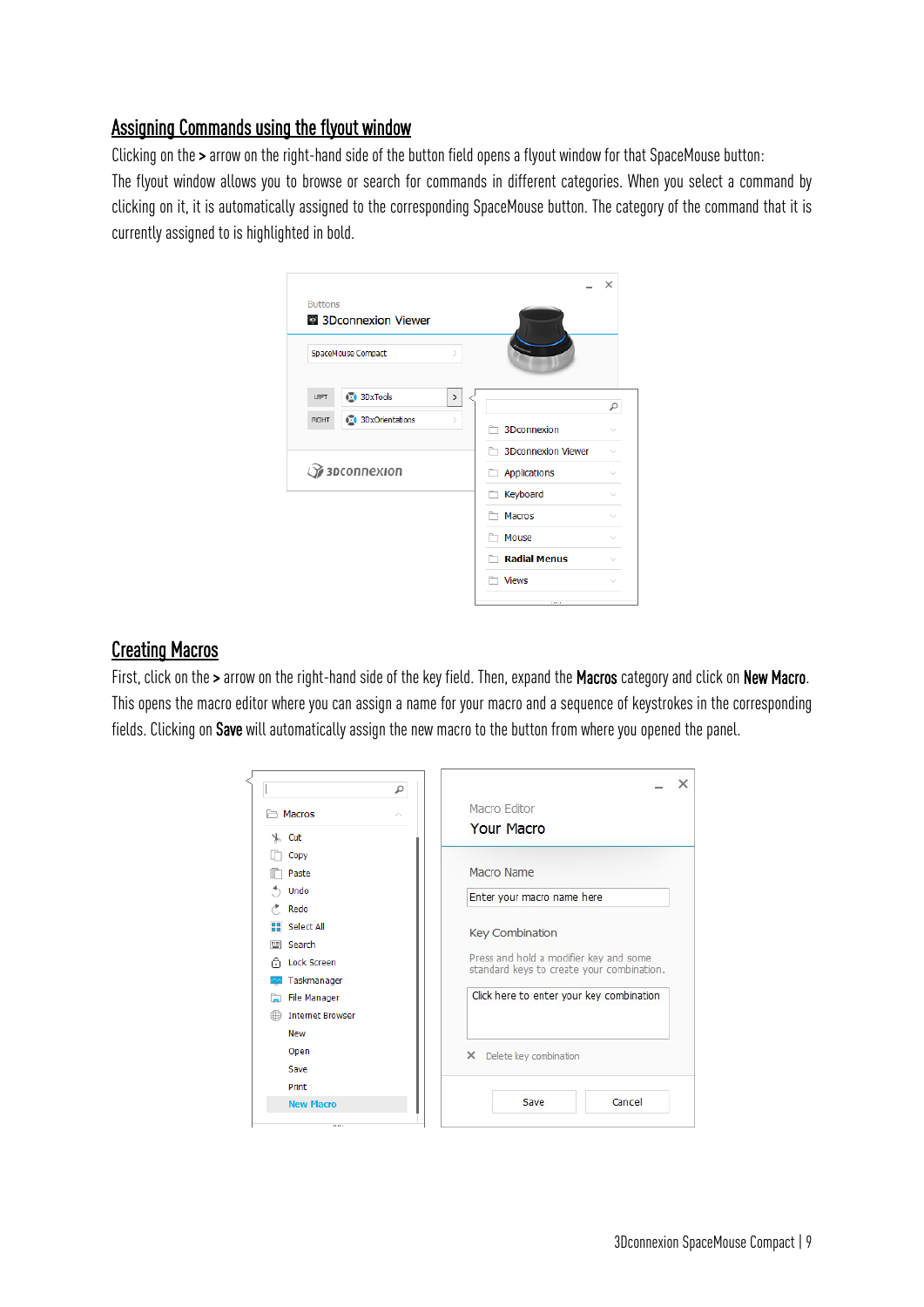## <span id="page-9-0"></span>Creating Radial Menus

First, click on the > arrow on the right-hand side of the key field. Then, expand the Radial Menu category and click on New Radial Menu.

This brings up the radial menu editor where you can assign a name and commands to the different sections. Your new radial menu will be automatically assigned to the key from where you opened the panel.

| 3Dconnexion                                | Q<br>$\sim$          | Radial Menu Editor<br><b>3Dconnexion Viewer</b> |                                       |                         | $\times$<br>$\overline{\phantom{0}}$ |
|--------------------------------------------|----------------------|-------------------------------------------------|---------------------------------------|-------------------------|--------------------------------------|
| Applications<br>È<br>Keyboard<br>ħ         | $\sim$<br>$\searrow$ | Radial Menu Name                                | Radial Menu Configurations            |                         |                                      |
| ħ<br>Macros<br>ħ<br>Mouse                  | $\sim$<br>$\sim$     | Enter Your Radial Menu Name here                | $\mathbf{1}$                          | 1                       |                                      |
| <b>Radial Menus</b><br>Þ<br><b>CONTROL</b> | $\sim$               | Layout<br>$\odot$<br>4 Sections                 | $\overline{2}$<br>$\overline{4}$<br>3 | 5<br>3                  |                                      |
| <b>CONTROL</b><br><b>CONTROL</b> RM Views  |                      | 8 Sections                                      |                                       | $\overline{4}$          |                                      |
| <b>New Radial Menu</b><br><b>ALL 1-1-1</b> |                      | $\mathcal G$ зосоппехіоп                        |                                       | <b>Restore Defaults</b> | Close                                |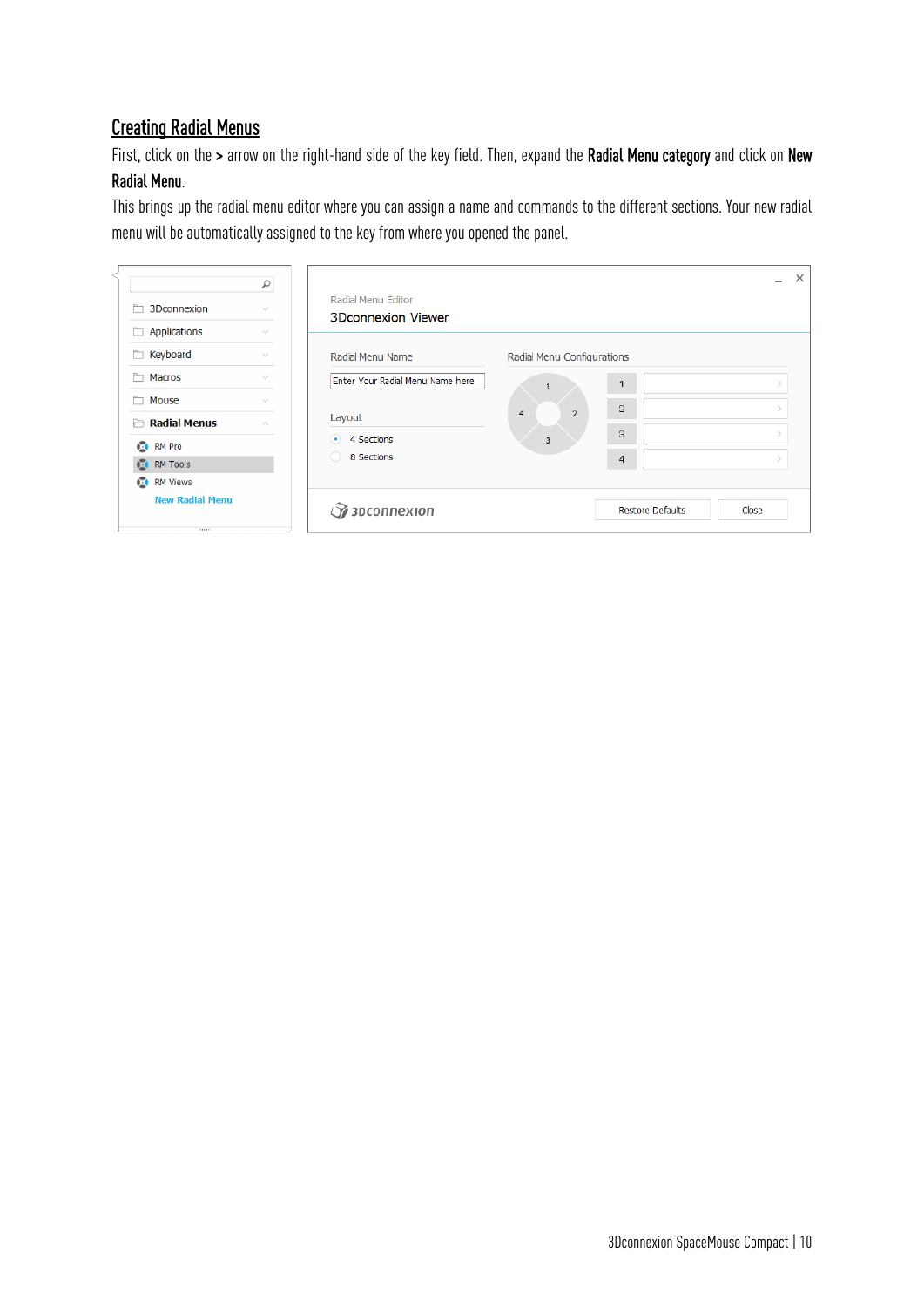## <span id="page-10-0"></span>**3Dconnexion Home**



Once you have successfully installed the latest 3Dconnexion driver, 3Dconnexion Home gives you access to various 3Dconnexion apps:



 $\overline{?}$ 

#### **Trainer:**

Learn how to quickly use the 3Dconnexion SpaceMouse.

## **Manuals:**

Here you can find the manuals for all 3Dconnexion products.



#### **Settings:**

Open the settings panel to customize your 3Dconnexion devices.



#### **Viewer:**

Use the 3Dconnexion Viewer to review 3D models.



#### **Collage:**

**Demo:**

3Dconnexion Collage lets you create high resolution picture collages with your SpaceMouse.



Test and practice your skills by assembling the landing gear of an aircraft.



 $\blacksquare$ 

#### **Registration:**

[Register](https://3dconnexion.com/product-registration/login/) your product after the installation to benefit from 3D connexion services.

### **Videos:**

Find instructive *videos* for your 3Dconnexion devices.